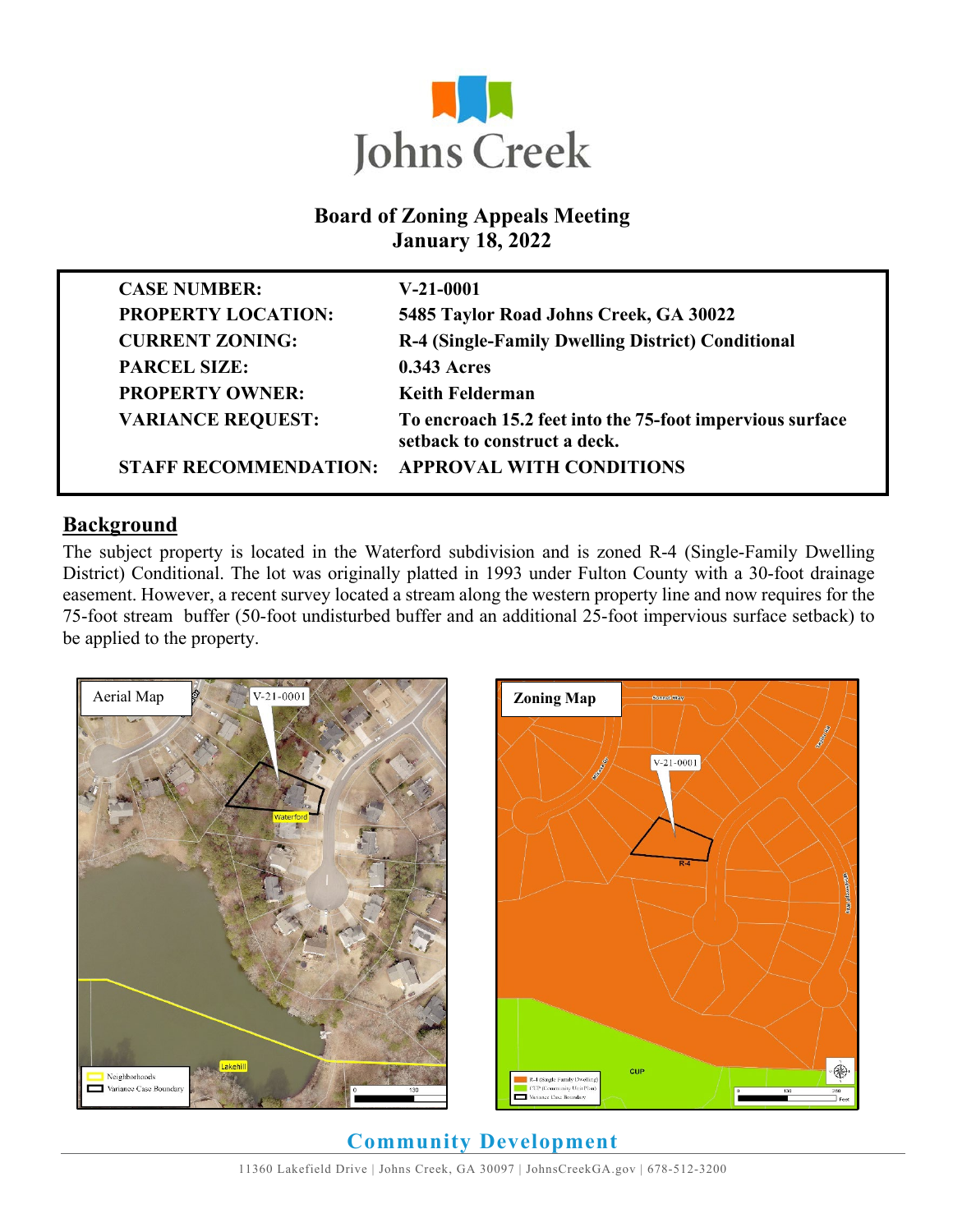# **Applicable Code Requirements**

City of Johns Creek Code of Ordinances, Chapter 109: Natural Resources and Environmental Protection, Article V: Stream Buffer Protection, Section 109-116: Definitions.

*Stream* means any rivers, streams, creeks, lakes, reservoirs, ponds, drainage systems, and other bodies of surface or subsurface water, natural and artificial, lying within or forming a part of the boundaries of the state which are not entirely confined and retained completely in an individual property.

City of Johns Creek Code of Ordinances, Chapter 109: Natural Resources and Environmental Protection, Article V: Stream Buffer Protection, Section 109-118: Land Development Requirements.

(a) *Buffer and setback requirements*.

- (1) An undisturbed natural vegetative buffer shall be maintained for 50 feet, measured horizontally, on both banks (as applicable) of the stream as measured from the point of wrested vegetation.
- (2) An additional setback shall be maintained for 25 feet, measured horizontally, beyond the undisturbed natural vegetative buffer, in which all impervious cover shall be prohibited. Grading, filling and earthmoving shall be minimized within the setback.

#### **Variance Request**

The Applicant is requesting to encroach 15.2 feet into the stream buffer to add 254 square feet of impervious surface (in green) in the 75-foot impervious surface setback to construct a rear and side porch, and to bring the entire property into compliance with the Stream Buffer ordinance. The Applicant has not proposed any land disturbance or impervious surface within the City's 50-foot undisturbed buffer or State's 25-foot stream buffer.

In order to offset the adverse impacts associated with the encroachment, the Applicant has proposed installing a flow-well (shown in yellow on the site plan) that will collect 25.4 cubic feet of stormwater runoff associated with the deck addition.

### **Stream Buffer Variance Review Criteria**

City Code Section 109-118(b)(2) lists the following considerations for granting stream buffer variances:

- a. When a property's shape, topography or other physical conditions existing at the time of the adoption of this article prevents land development unless a buffer variance is granted;
- b. Unusual circumstances when strict adherence to the minimal buffer requirements in the article would create an extreme hardship.

### **Staff Analysis**

The subject property was platted in 1993 under Fulton County with a 30-foot drainage easement. However, a recent survey confirmed the presence of a creek requiring the 75-foot stream buffer to be applied to the property. The determination of a stream on the property requires the stream buffer to be applied and creates a hardship for the homeowner, and any proposed addition within the stream buffer would require it be remedied by a variance. The determination of the stream also locates a portion of the existing home within the 75-foot impervious surface setback.